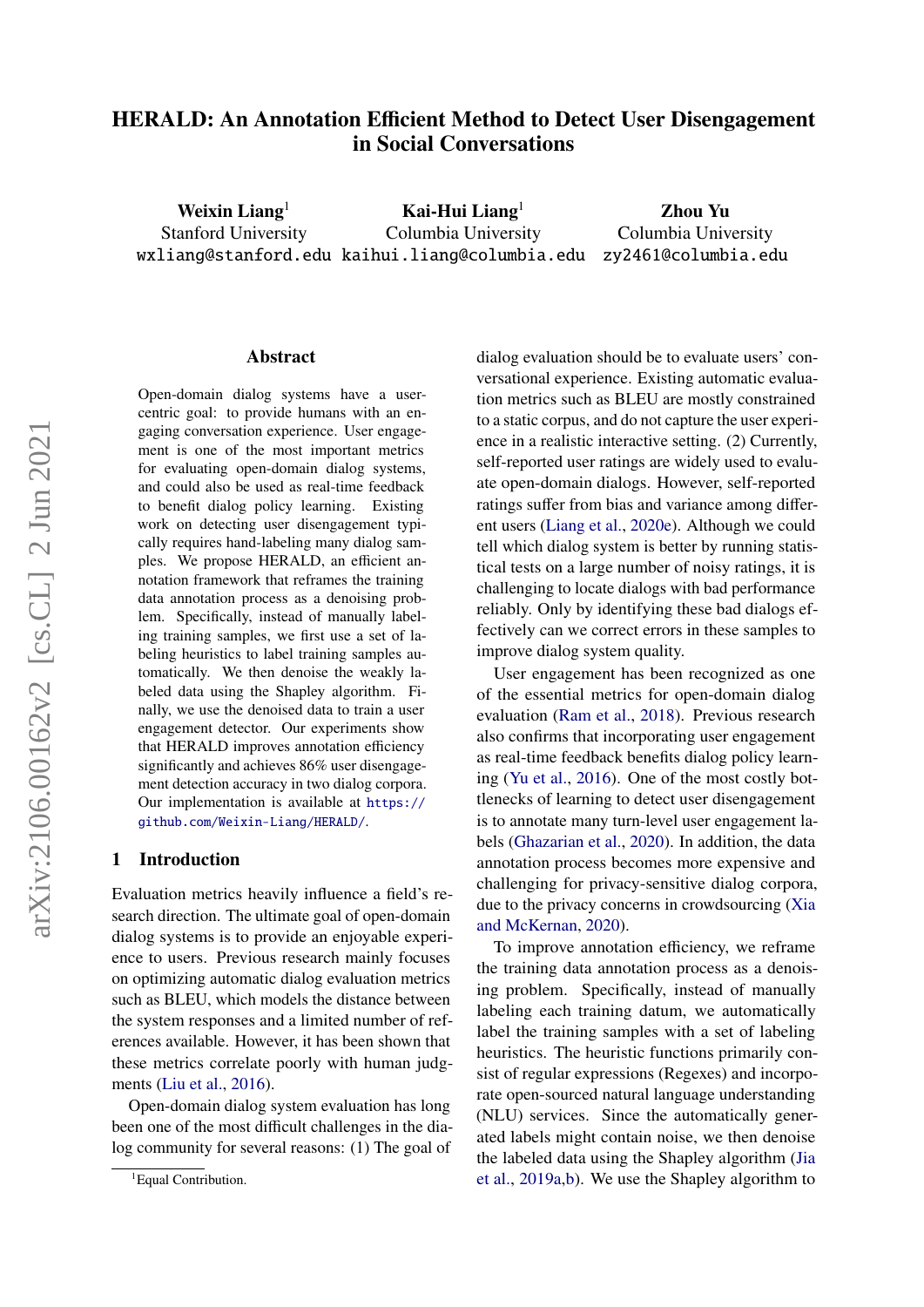quantify the contribution of each training datum, so that we can identify the noisy data points with negative contribution and then correct their labels. Our experiments show that HERALD achieves 86% accuracy in user disengagement detection in two dialog corpora.

Our proposed framework HERALD is conceptually simple and suitable for a wide range of application scenarios: First, since our model could detect user engagement in real-time (i.e., after each user utterance), our model could be plugged into existing dialog systems as a real-time user experience monitor module. In this way, dialog systems could detect and react to user's disengagement in both open-domain dialogs [\(Yu et al.,](#page-11-0) [2016\)](#page-11-0) and taskoriented dialogs [\(Yu et al.,](#page-11-2) [2017\)](#page-11-2). During training, our model could also be used as real-time feedback to benefit dialog policy learning [\(Yi et al.,](#page-11-3) [2019\)](#page-11-3). Second, HERALD could quantify user engagement and be used as an automatic dialog evaluation metric. It could locate dialogs with poor user experience reliably to improve dialog system quality [\(Ghazarian et al.,](#page-9-0) [2020;](#page-9-0) [Choi et al.,](#page-9-3) [2019\)](#page-9-3). Third, user engagement is an essential objective of dialog systems, but few dialog datasets with user engagement ratings are available. Our heuristic functions, combined with the proposed workflow, can be readily deployed to annotate new dialog datasets.

### 2 Related Work

#### 2.1 Open-Domain Dialog System Evaluation

Open-domain dialog system evaluation is a longlasting challenge. It has been shown that existing automatic dialog evaluation metrics correlate poorly with human judgments [\(Liu et al.,](#page-10-0) [2016;](#page-10-0) [Lowe et al.,](#page-10-3) [2017;](#page-10-3) [Novikova et al.,](#page-10-4) [2017\)](#page-10-4). A wellknown reason is that these automatic dialog evaluation metrics rely on modeling the distance between the generated response and a limited number of references available. The fundamental gap between the open-ended nature of the conversations and the limited references [\(Gupta et al.,](#page-9-4) [2019\)](#page-9-4) is not addressed in methods that are lexical-level based [\(Pa](#page-10-5)[pineni et al.,](#page-10-5) [2002;](#page-10-5) [Lin,](#page-10-6) [2004;](#page-10-6) [Banerjee and Lavie,](#page-8-0) [2005\)](#page-8-0), embedding based [\(Rus and Lintean,](#page-10-7) [2012;](#page-10-7) [Forgues et al.,](#page-9-5) [2014\)](#page-9-5), perplexity based [\(Adiwar](#page-8-1)[dana et al.,](#page-8-1) [2020\)](#page-8-1), or learning based [\(Tao et al.,](#page-10-8) [2018;](#page-10-8) [Lowe et al.,](#page-10-3) [2017\)](#page-10-3). [Mehri and Eskénazi](#page-10-9) [\(2020\)](#page-10-9) simulate user response using DialogGPT and evaluate the probability of user complaint.

Given the limitations above, self-reported user ratings are widely used to evaluate open-domain dialogs. However, self-reported ratings suffer from bias and variance among different users [\(Venkatesh](#page-10-10) [et al.,](#page-10-10) [2018\)](#page-10-10). Denoising human ratings is still an open research problem [\(Liang et al.,](#page-10-1) [2020e;](#page-10-1) [Li et al.,](#page-9-6) [2019\)](#page-9-6).

#### 2.2 User Engagement in Dialogs

User engagement is commonly defined as the user's willingness to continue conversing with the dialog system [\(Yu et al.,](#page-11-0) [2016,](#page-11-0) [2017\)](#page-11-2). Existing work on measuring user engagement primarily resorts to human rating [\(Yi et al.,](#page-11-3) [2019;](#page-11-3) [Hancock et al.,](#page-9-7) [2019\)](#page-9-7), or proxy metrics. Example proxy metrics include conversation length like number of dialog turns [\(Venkatesh et al.,](#page-10-10) [2018;](#page-10-10) [Ram et al.,](#page-10-2) [2018\)](#page-10-2), and conversational breadth like topical diversity [\(Guo](#page-9-8) [et al.,](#page-9-8) [2018\)](#page-9-8). Sporadic attempts have been made to detecting user disengagement in dialogs [\(Yu et al.,](#page-11-4) [2004;](#page-11-4) [Ghazarian et al.,](#page-9-0) [2020;](#page-9-0) [Choi et al.,](#page-9-3) [2019\)](#page-9-3). A major bottleneck of these methods is that they require hand-labeling many dialog samples for individual datasets. Although [Liang et al.](#page-10-1) [\(2020e\)](#page-10-1) denoise user self-reported ratings with the Shapley algorithm for dialog system evaluation, their method cannot be directly applied to dialogs without user ratings as in our setting. Our work is focusing on the problem that it is expensive and difficult to obtain user ratings. The core insight of our work is to reframe the training data annotation process as a process of denoising labels created by heuristic functions pre-defined. To the best of our knowledge, we are the first to combine automatic data labeling with the Shapley algorithm to perform dialog evaluation. Our method could potentially generalize to other classification tasks if different weak labelers are provided.

#### 2.3 Learning from Weak Supervision

Learning from weak supervision reduces annotation costs by utilizing noisy but cost-efficient labels [\(Ratner et al.,](#page-10-11) [2020,](#page-10-11) [2016;](#page-10-12) [Liang et al.,](#page-10-1) [2020e\)](#page-10-1). One of the most popular forms of weak supervision is distant supervision, in which the records of an external knowledge base are heuristically aligned with data points to produce noisy labels for relationship extraction tasks [\(Bunescu and Mooney,](#page-9-9) [2007;](#page-9-9) [Mintz et al.,](#page-10-13) [2009;](#page-10-13) [Hancock et al.,](#page-9-10) [2018\)](#page-9-10). Other applications of weak supervision to scene graph prediction [\(Krishna et al.,](#page-9-11) [2019\)](#page-9-11), intent classification [\(Mallinar et al.,](#page-10-14) [2019\)](#page-10-14), and medical imag-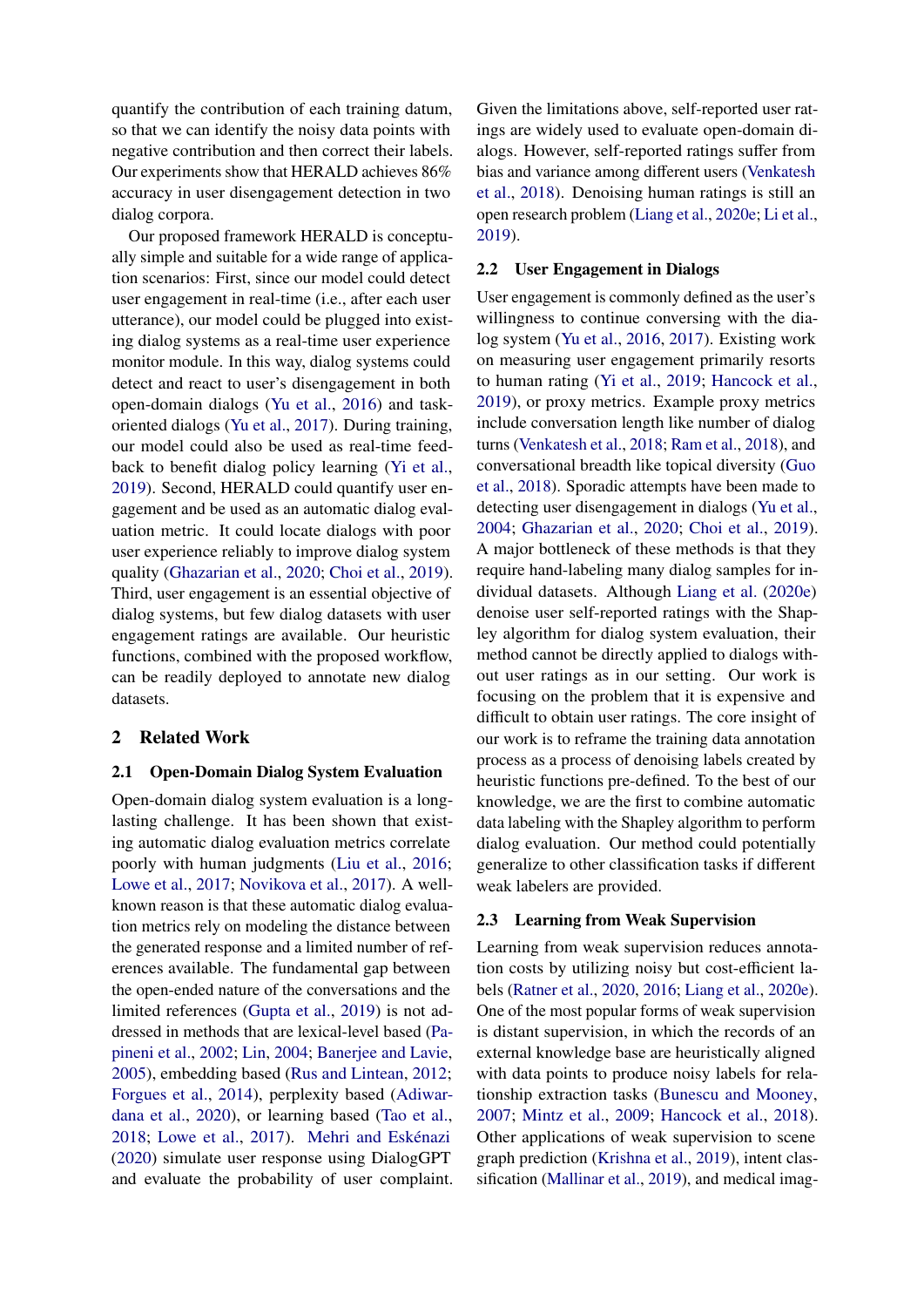<span id="page-2-0"></span>

Figure 1: Schematic of the HERALD two-stage workflow. Stage 1: Auto-label training data with Heuristic Functions. We first design heuristics rules for detecting user disengagement by investigating multiple dialog corpora. The heuristics rules are implemented as heuristic functions based on regular expressions and dialog acts. Then, we use the heuristic function to label the training set automatically. **Stage 2:** Denoise weakly-labeled training data with Shapley Algorithm. We calculate the Shapley value for each data point and correct the noisy data points with negative Shapely values by flipping their labels. Finally, we fine-tune the model on the denoised training data.

ing [\(Varma et al.,](#page-10-15) [2017\)](#page-10-15) have observed similar benefits in annotation efficiency. Unlike the existing work, we leverage weak supervision to improve annotation efficiency for detecting user disengagement in social conversations.

## 3 Problem Formulation

We defined engagement as the degree to which users are willing to continue conversing with the dialog system [Yu et al.](#page-11-0) [\(2016,](#page-11-0) [2017\)](#page-11-2). We focus on identifying the dialog turns with "disengaged" user response, since they usually indicate poor conversation experience. We formulate the user engagement prediction as a binary classification problem: Our goal is to learn a parameterized user engagement predictor  $M_{\theta}$  that, given a dialog turn (along with its dialog context)  $x \in X$ , predicts the turn-level user engagement label  $y \in \mathcal{Y} = \{0, 1\}$ , where label  $y = 1$  means "disengaged" and  $y = 0$  means "engaged". We start from an unlabeled train set  $D_{\text{train}} = \{x_i\}_{1}^{N_{\text{train}}}$  without any label  $y_i$ . The test set  $D_{\text{test}} = \{(x_i, y_i)\}_{1}^{N_{\text{test}}}$ <br>*v*<sub>*i*</sub> The development  $_1^{\prime\prime_{\text{test}}}$  contains the ground-truth label  $y_i$ . The development set  $D_{\text{dev}}$  has a similar structure as the test set  $D_{\text{test}}$  but the development set can be much smaller than a train set (i.e.,  $N_{\text{dev}} \ll N_{\text{train}}$ ), making it economical to obtain. Following the general architecture of neural classifiers, we formulate our model  $M_{\theta} = M(\phi, f) = f(\phi(x))$ : Here BERT [\(Devlin et al.,](#page-9-12) [2019\)](#page-9-12)-based  $\phi$  is a text encoder that maps each dialog turn *x* to a feature space  $\phi(x) \in \mathbb{R}^d$ . *f* is the final linear layer with softmax activation. softmax activation.

### 4 Data

To ensure our framework is generalized to various corpora, we investigate multiple open-domain dialog datasets ranging from ASR-based (Gunrock [\(Liang et al.,](#page-9-13) [2020a\)](#page-9-13)) to text-based (ConvAI2 [\(Dinan et al.,](#page-9-14) [2019\)](#page-9-14), Blender [\(Roller et al.,](#page-10-16) [2020\)](#page-10-16), and Meena [\(Adiwardana et al.,](#page-8-1) [2020\)](#page-8-1)) dialog systems.

Gunrock Movie Dataset Gunrock Movie dataset consists of dialog data collected from Gunrock, an ASR-based open-domain social chatbot originally designed for Amazon Alexa Prize [\(Liang et al.,](#page-9-13) [2020a\)](#page-9-13). The Gunrock dataset comes from a user study where in-lab users were recruited to carry on conversations. We have consent to use the data and we also removed any sensitive information in the conversation. Two dialog experts (co-authors of this paper) randomly annotated 134 dialogs and split them evenly into the test set and development set. In total, the experts labeled 519 turn-level disengaging user responses and 2,312 engaging user responses. They reached a high inter-annotator agreement score [\(Cohen,](#page-9-15) [1968\)](#page-9-15) with kappa  $\kappa = 0.78$ . The training set contains 276 unlabeled dialogs, with 5644 dialog turns. In addition, we ensure that the data annotation is independent of the labeling heuristics collection, so there is no data leakage problem. A full example dialog can be found in Appendix A.4.

ConvAI2 Dataset ConvAI2 dataset contains text-based dialog collected from the second Conver-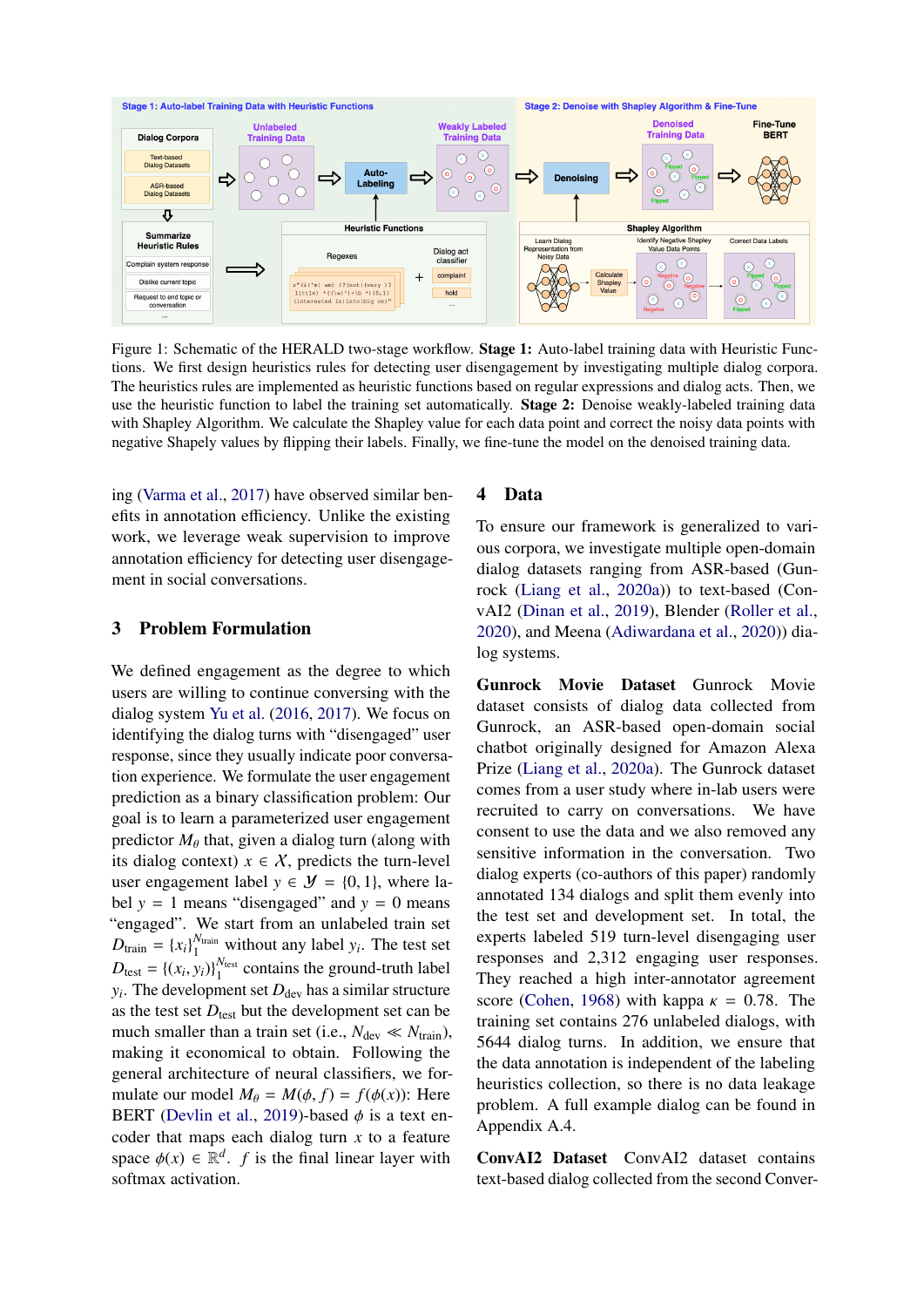<span id="page-3-0"></span>

| <b>Labeling Heuristics</b>                  |                                                                                                                                                                           |       | Coverage $(\% )$ | <b>Example Disengaged User Responses</b>                                                                                                                                                                                            |  |
|---------------------------------------------|---------------------------------------------------------------------------------------------------------------------------------------------------------------------------|-------|------------------|-------------------------------------------------------------------------------------------------------------------------------------------------------------------------------------------------------------------------------------|--|
| Heuristics Group                            | Disengaged intents                                                                                                                                                        |       | Gunrock ConvAI2  |                                                                                                                                                                                                                                     |  |
| (1) Complain<br>system responses            | Complain system repetition<br>Complain system ignoring them<br>Complain system misunderstanding<br>Not understanding system<br>Curse system<br><b>Express frustration</b> | 1.93  | 1.95             | You already asked me that.   I already told you. Remember? }<br>You're not listening.   You didn't answer my question.  <br>I never said I don't eat my favorite seafood. }<br>What are you talking about?<br>You're dumb.<br>Sigh. |  |
| (2) Dislike<br>current topic                | Express negative opinion<br>Show low interests                                                                                                                            | 1.90  | 3.45             | I don't like music.   It's boring.  <br>I don't care.                                                                                                                                                                               |  |
| (3) Request to end<br>topic or conversation | Request topic change<br>Request termination                                                                                                                               | 5.20  | 2.92             | Let's talk about something else.<br>Stop.   Bve.                                                                                                                                                                                    |  |
| $(4)$ End with<br>non-positive responses    | End with negative answer<br>End with unsure answer<br>End with back-channeling<br>End with hesitation                                                                     | 20.13 | 4.86             | No. $ $ I have not. $ $<br>I don't know.   I don't remember.   Well, maybe.  <br>Yeah.   Okay.  <br>Hmm   That's a hard one, let me think.                                                                                          |  |

Table 1: Our labeling heuristics designed to capture user disengagement in dialogs. A dialog turn is considered disengaged if any of the heuristic rules apply to the user responses.

sational Intelligence (ConvAI) Challenge [\(Dinan](#page-9-14) [et al.,](#page-9-14) [2019\)](#page-9-14). We select dialogs from the main eight participated chatbots (Bot 1, 2, 3, 4, 6, 9, 11) and exclude dialogs that are one-sided or shorter than three turns. The dialog experts annotated 207 dialogs in total. The dialogs are evenly distributed over all the eight bots to ensure system diversity, and are randomly sampled within each bot. The annotated data consist of 209 disengaging turns and 1684 non-disengaging turns. They reached a high inter-annotator agreement score [\(Cohen,](#page-9-15) [1968\)](#page-9-15) with kappa  $\kappa = 0.76$ . We split the annotated dialogs evenly into the test set and develop set. The training set contains 2,226 dialogs, with 18,306 dialog turns.

Google Meena Dataset Meena [\(Adiwardana](#page-8-1) [et al.,](#page-8-1) [2020\)](#page-8-1) is the largest end-to-end neural chatbot so far, trained on 867*M* public domain social media conversations. We study the 93 example Human-Menna conversations released by Google.

Facebook Blender Dataset The Blender bot [\(Roller et al.,](#page-10-16) [2020\)](#page-10-16) is an open-domain chatbot with several conversational skills: providing engaging talking points and listening to their partners, displaying knowledge, empathy, and personality appropriately while maintaining a consistent persona. We study the 108 example Human-Blender conversations released by Facebook.

## 5 Method

Our goal is to train a user engagement detector with minimum data annotation efforts. Traditional supervised learning paradigms require annotating many training samples. In addition, it requires additional data annotation to extend the model to a new

dialog corpus. To reduce annotation work, we propose HERALD, a two-stage pipeline that annotates large-scale training data efficiently and accurately (Figure [1\)](#page-2-0). Instead of hand-labeling training data points, we use heuristic functions to label each training datum automatically. The heuristic functions are built upon a set of user disengagement heuristics rules. Since the training data are automatically labeled, their labels would be noisy. We then clean the noisy training data with Shapley algorithm [\(Ghorbani and Zou,](#page-9-16) [2019\)](#page-9-16) to improve the labeling accuracy. The Shapley algorithm denoises training data by identifying data with wrong labels and flip their labels. Finally, as we received clean training data, we use them to fine-tune a BERTbased model and obtain the final user disengagement detection model.

## 5.1 Stage 1: Auto-label Training Data with Heuristic Functions

Since labeling large-scale training data is timeconsuming, we propose heuristic labeling functions to label training data automatically. The heuristic functions focus on detecting disengagement from user responses, as it directly indicates poor user experience. To build the heuristics functions, we first summarize the heuristic rules shared among users. We investigate the disengaged dialog turns from the four datasets mentioned above and identify four groups of user disengagement patterns: "complain system responses", "dislike current topics", "terminate or change topics", and "end with non-positive responses" (Table [1\)](#page-3-0). We then discuss the implementation of heuristics functions.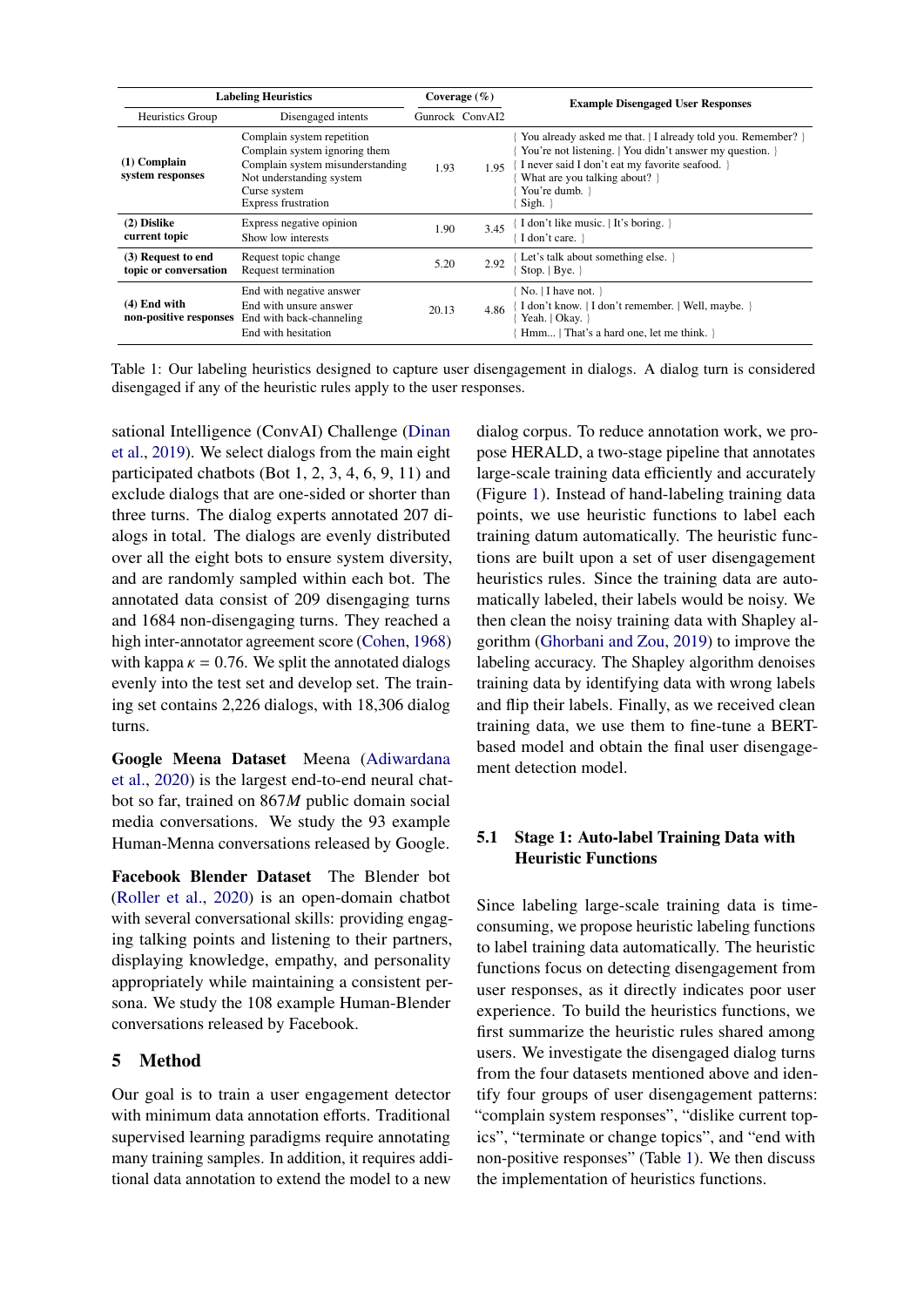#### 5.1.1 Disengagement Heuristic Rules

Group 1: Complain system responses. Complaints are an evident sign of user disengagement. We identify six related disengaged intents. The first three intents ("complain system repetition", "complain system ignoring them" and "complain system misunderstanding") usually appear when the bot makes errors like repeating the same content, ignoring, forgetting, and misunderstanding the user's response. In these cases, users express their disengagement by indicating the bot's error (e.g. "You already told me that", "You're not listening"). Another intent "not understanding system" happens when users cannot understand the system's response (e.g. "I don't know what you're talking about."). In the last two intents, users reveal negative emotions by cursing the system (e.g. "you're dumb") or express frustration (e.g. "sigh") about the conversation.

Group 2: Dislike current topics. When discussing a given topic, users might show their disengagement by expressing negative opinions or low interest. For example, given the bot's response, "I write romantic novels under a pen name. ", for users who are not interested in reading, users might say "reading is boring", "I don't like to read", or "I'm not interested in this". We also make sure to handle the corner cases where the user utterance should be labeled as engaged but contains negative opinions. For instance, to respond to the bot's question, "do you want to not work?", a user might say, "Yes. my job is boring. I have to work with mail". Though the user mentions a negative feeling ("boring"), the user agrees with the bot and shares further information.

Group 3: Terminate or change topics Group 3 considers the cases where users express disengagement to the current topic in a more straightforward fashion. For example, if users are not interested in the current topic, instead of just expressing their dislike to it, they may request to switch topics with "Let's talk about something else". In some cases, users might show strong disengagement by requesting to end the conversation if the user is no longer interested in continuing the conversation.

Group 4: End with non-positive responses A more subtle but common clue of disengagement is when users end the response with non-positive content. For example, non-positive responses like "I don't know", "No", "Yeah", "uh", "Probably",

imply that users do not have much to talk about the current topic. To keep the precision of our heuristics high, we carefully consider the counterexamples. One case is that the user follows up with more responses such as questions (e.g., Bot: "Have you seen any movies lately? ", User: "No. Have you?"), and opinion (e.g. Bot: "What's your favorite animation movie?", User: "I don't know, but it might actually be frozen two. My sister loves it.") in the same dialog turn. These turns should not be labeled as disengaged since the user is still interested in sharing more content or asking followup questions. Therefore, we take a conservative approach: we label the dialog turn as disengaged only if no more responses follow the non-positive response.

#### 5.1.2 Heuristic Functions Implementation

Next, we discuss how to use heuristic functions to auto-label disengaged user utterances. First, we split user responses into segments since user responses may consist of multiple units with different semantic meanings. We use NLTK Sentence Tokenizer for text-based system, and a segmentation model [\(Chen et al.,](#page-9-17) [2018\)](#page-9-17) for ASR (Automatic Speech Recognition)-based system as the segmentation tool. We then apply the heuristic functions on each segment to detect disengaged intents. For heuristic groups 1 to 3, if any segment contains a disengaged intent, the user response is auto-labeled as disengaged. For heuristic group 4 ("End with non-positive responses"), we assign disengaged labels only if the disengaged intents are detected in the last segment.

We detect disengaged intents with Regexes. The benefit of using Regexes is that they have minimum dependencies and are easy to modify. We design Regexes for each intent. Following common Regexes complexity metrics [\(Luo et al.,](#page-10-17) [2018\)](#page-10-17), our Regexes for each intent contains 43.9 Regexes groups and 87.7 *or* clauses on average.

Our framework also supports incorporating additional resources to improve the intent detection accuracy for automatic training data labeling. For example, we can enhance the recall of Regexes intent detection by incorporating existing deep learning-based NLU (Natural Language Understanding) models. Specifically, we re-purpose an open-sourced dialog act classification model [\(Yu](#page-11-5) [and Yu,](#page-11-5) [2021\)](#page-11-5) to enhance disengagement intent detection: we select 6 out of the 23 supported dialog act labels that are associated with disen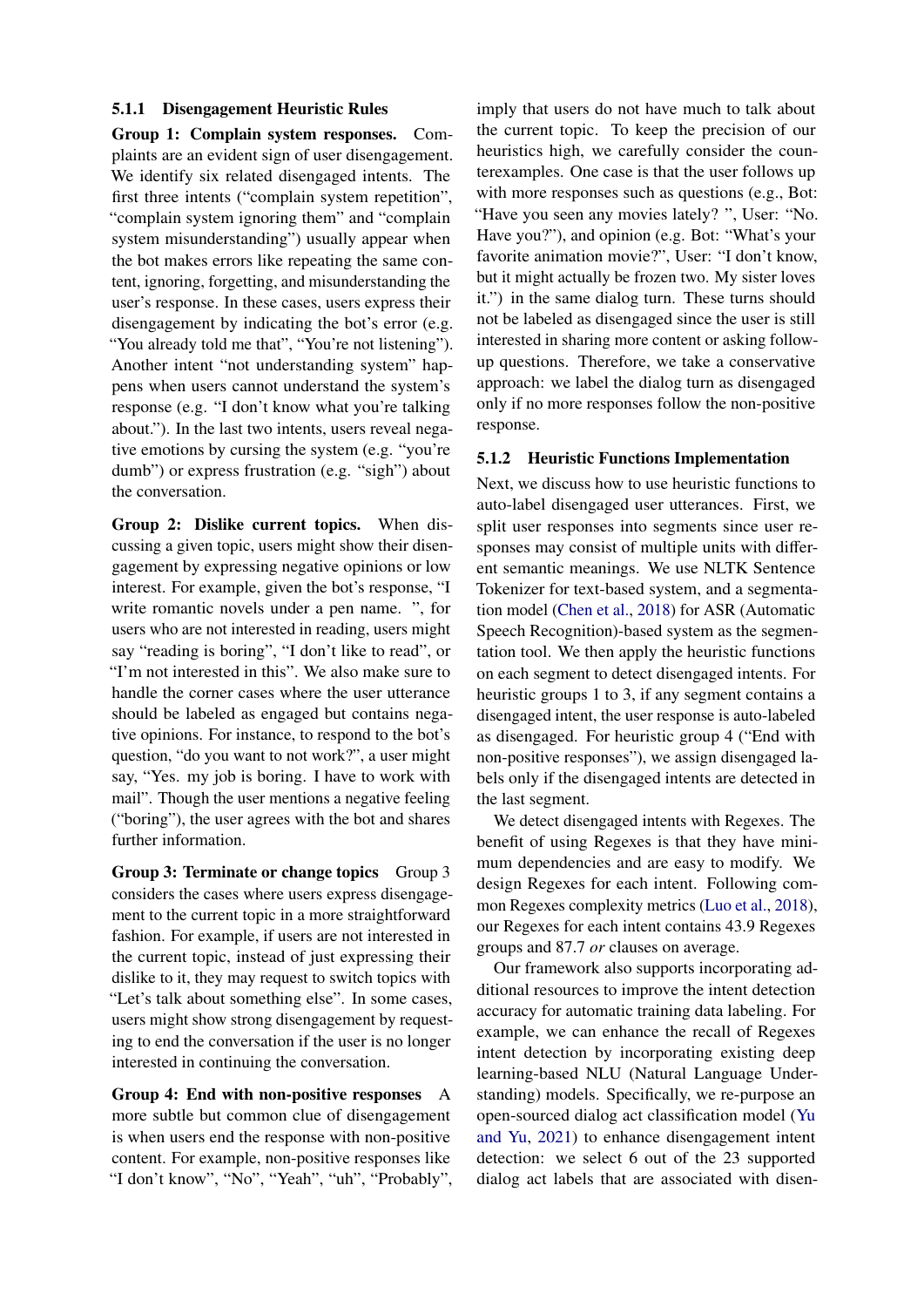gaged intents, and map each selected dialog act label to the heuristic groups. The dialog act "complaint" is mapped to the heuristic group "complain system repetition";"closing" is mapped to the disengaged intent "request termination"; "hold" to "hesitation"; "other answers" to "unsure answer"; "back-channeling" to "back-channeling", and "neg\_answer" to 'negative answer'". If a user utterance is detected with disengaged intent by either Regexes or the deep learning model, then the utterance is auto-labeled as disengaged.

# 5.2 Stage 2: Denoise with Shapley Algorithm & Fine-tune

Overview Next, we denoise the labeled data using Shapley algorithm [\(Ghorbani and Zou,](#page-9-16) [2019\)](#page-9-16). Shapley algorithm has been studied in the cooperative game theory [\(Dubey,](#page-9-18) [1975\)](#page-9-18) and economics [\(Gul,](#page-9-19) [1989\)](#page-9-19) as a fair distribution method. Shapley algorithm computes a Shapley value for each training datum, which quantifies the contribution of each training datum to the prediction and performance of a deep network. Low Shapley value data capture outliers and corruptions. Therefore, we can identify and denoise the incorrectly labeled data by computing their Shapley values and finetune the model on the cleaned training set.

Shapley Algorithm Shapley algorithm comes originally from cooperative game theory [\(Dubey,](#page-9-18) [1975\)](#page-9-18). Consider a cooperative game with *n* players  $D = \{1, ..., n\}$  and a utility function  $v : 2^{[n]} \rightarrow \mathbb{R}$ which assigns a reward to each of  $2^n$  subsets of players:  $v(S)$  is the reward if the players in subset *S* ⊆ *D* cooperate. Shapley value defines a unique scheme to distribute the total gains generated by the coalition of all players  $v(D)$  with a set of appealing mathematical properties. In our setting, we can consider  $D_{train} = \{(x_i, y_i)\}_1^{N_{train}}$ <br>We define the utility function  $y_i$  $_1^{\prime \text{train}}$  as  $N_{\text{train}}$  players. We define the utility function  $v(S)$  as the performance on the development set  $D_{\text{dev}}$ . The Shapley value for player *i* is defined as the average marginal contribution of  $\{(x_i, y_i)\}\)$  to all possible subsets that are formed by other players (*lig at al. 2019a b)*. are formed by other players [\(Jia et al.,](#page-9-1) [2019a,](#page-9-1)[b\)](#page-9-2):

$$
s_i = \frac{1}{N} \sum_{S \subseteq D_{train} \setminus \{x_i\}} \frac{1}{\binom{N-1}{|S|}} [\nu(S \cup \{x_i\}) - \nu(S)]
$$

As suggested by the definition of Shapley value, computing Shapley value requires an exponentially large number of computations to enumerate  $O(2^{N_{\text{train}}} )$  possible subsets and train the model  $M_{\theta}$  on each subset, which is intractable. Inspired

by [\(Jia et al.,](#page-9-1) [2019a](#page-9-1)[,b\)](#page-9-2), HERALD tackles this issue by reducing the deep model  $M_{\theta}$  to a *K*nearest neighbors (*K*NN) model and then apply the closed-form solution of Shapley value on *K*NN: We reduce our BERT-based classification model  $M_{\theta} = M(\phi, f) = f(\phi(x))$  to a *KNN* by first finetuning  $M_{\theta}$  on the auto-labeled training samples. We then use the feature extractor  $\phi$  to map each training datum to the feature space  $\{\phi(x_i)\}_1^{N_{\text{train}}}$  $\frac{1}{1}$ <sup>TV</sup>train. We construct a *K*NN classifier in the feature space to compute the closed-form Shapley value.

Next, we discuss the closed-form solution of Shapley value. We first consider a special case where the development set  $D_{\text{dev}}$  only contains one datum  $D_{\text{dev}} = \{(x_{\text{dev}}, y_{\text{dev}})\}\$ . Given any nonempty subset  $S \subseteq D_{\text{train}}$ , we use the *KNN* classifier to classify  $x_{\text{dev}}$ . To do this, we sort the data points in the training set  $\{x_i\}$ <sup>Ntrain</sup>  $_1^{\prime \text{Vtrain}}$  based on their euclidean distance in the feature space  $\phi(x)$  to the datum in the development set  $x_{\text{dev}}$ , yielding  $(x_{\alpha_1}, x_{\alpha_2}, ..., x_{\alpha_{|S|}})$ with  $x_{\alpha_1},...,x_{\alpha_K}$  as the top-*K* most similar data<br>points to  $x_i$ . The *KNN* classifier outputs the points to *x*dev. The *K*NN classifier outputs the probability of  $x_{\text{dev}}$  taking the label  $y_{\text{dev}}$  as  $P[x_{\text{dev}} \rightarrow$  $y_{\text{dev}} = \frac{1}{K} \sum_{k=1}^{K} \mathbb{1}[y_{\alpha_k} = y_{\text{dev}}]$ , where  $\alpha_k$  is the index of the *k*th negrect neighbor. We define the utility of the *k*th nearest neighbor. We define the utility function as the likelihood of the correct label:

$$
\nu(S) = \frac{1}{K} \sum_{k=1}^{\min\{K, |S|\}} \mathbb{1}[y_{\alpha_k(S)} = y_{\text{dev}}] \tag{1}
$$

[Jia et al.](#page-9-1) [\(2019a](#page-9-1)[,b\)](#page-9-2) proves that the Shapley value of each training point  $s_{\alpha_i}$  can be calculated recursively<br>in  $O(N \log N)$  time as follows: in  $O(N \log N)$  time as follows:

$$
s_{\alpha_N} = \frac{\mathbb{1}[y_{\alpha_N} = y_{\text{dev}}]}{N}
$$
  

$$
s_{\alpha_i} = s_{\alpha_{i+1}} + \frac{\min\{K, i\}}{i \times K} (\mathbb{1}[y_{\alpha_i} = y_{\text{dev}}] - \mathbb{1}[y_{\alpha_{i+1}} = y_{\text{dev}}])
$$

The above result for a single point in  $D_{\text{dev}}$  could be readily extended to the multiple-point case, in which the utility function is defined by

$$
\nu(S) = \frac{1}{N_{\text{dev}}} \sum_{j=1}^{N_{\text{dev}}} \frac{1}{K} \sum_{k=1}^{\min\{K, |S|\}} \mathbb{1}_{\{y_{\alpha_k^{(j)}(S)} = y_{\text{dev},j}\}}
$$

where  $\alpha_k^{(j)}$ <br>bor in S<sup>t</sup>  $\binom{f}{k}(S)$  is the index of the *k*th nearest neighbor in *S* to  $x_{\text{dev},j}$ . [Jia et al.](#page-9-1) [\(2019a](#page-9-1)[,b\)](#page-9-2) also prove<br>that the Sharlow value in this associate a survey of that the Shapley value in this case is the average of the Shapley value for every single dev point.

Denoising Procedure Our denoising procedure works as follows: (1) We first fine-tune our BERTbased classification model  $M_{\theta} = M(\phi, f) = f(\phi(x))$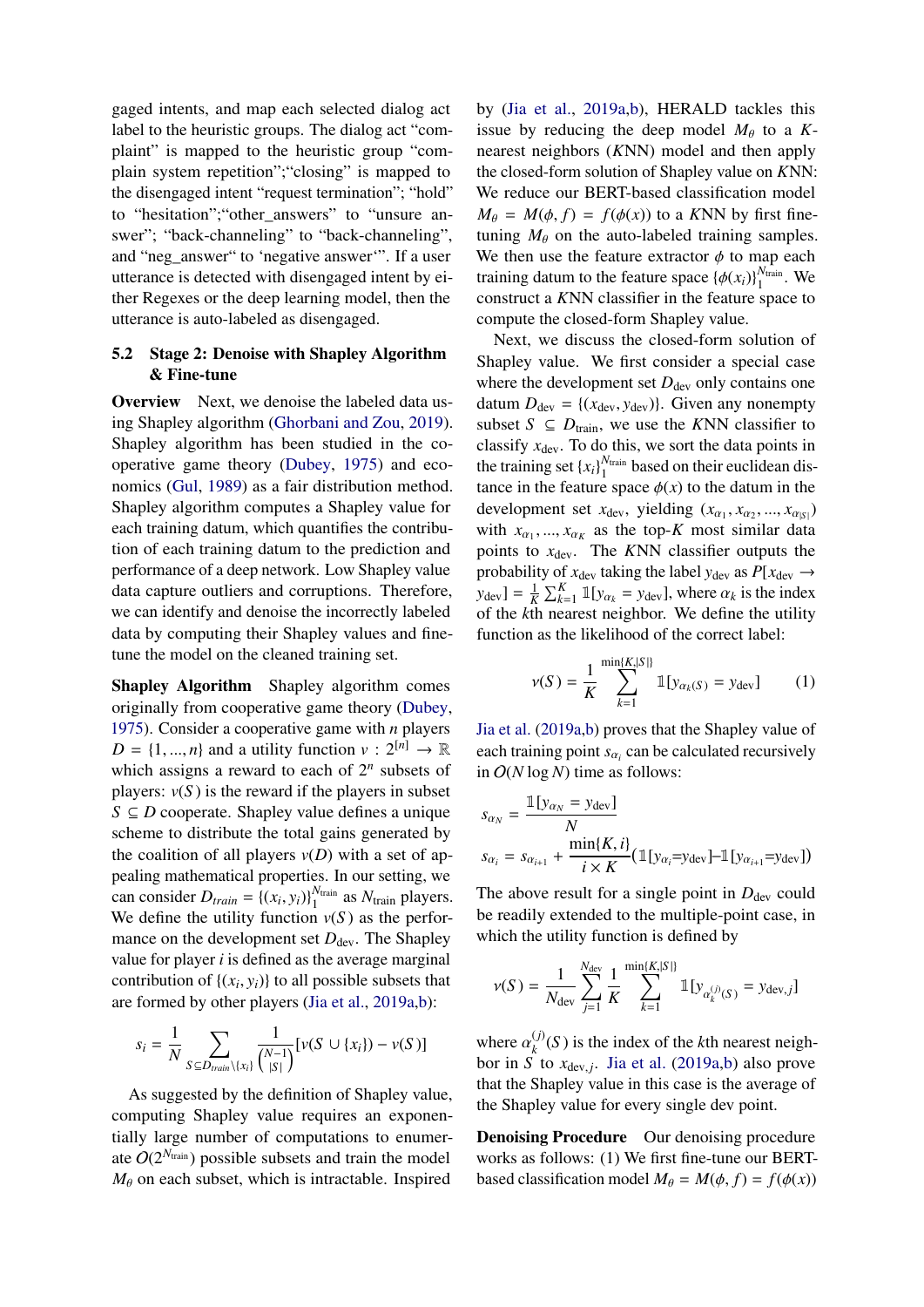<span id="page-6-0"></span>

| No.  |                                    | <b>Method Gunrock Movie</b> |                                                 | ConvAI2  |          |
|------|------------------------------------|-----------------------------|-------------------------------------------------|----------|----------|
|      |                                    |                             | <b>bACC</b> $F_2$ Score <b>bACC</b> $F_2$ Score |          |          |
| (1)  | Heuristics 78.32                   |                             | 65.09                                           | 76.58    | 58.16    |
| (2)  | Heuristics (regex only) 62.81      |                             | 35.46                                           | 72.04    | 49.90    |
| (3)  | Heuristics (NLU only) 72.68        |                             | 56.32                                           | 63.62    | 32.86    |
|      | $(4)$ Heuristics w/o Group 1 78.21 |                             | 64.88                                           | 71.20    | 48.44    |
|      | $(5)$ Heuristics w/o Group 2 77.96 |                             | 64.49                                           | 75.45    | 56.22    |
|      | $(6)$ Heuristics w/o Group 3 71.52 |                             | 55.36                                           | 71.96    | 49.80    |
|      | $(7)$ Heuristics w/o Group 4 58.34 |                             | 23.97                                           | 68.32    | 42.68    |
| (8)  | BERT(dev) 73.98                    |                             | 60.74                                           | 74.97    | 55.40    |
| (9)  | BERT(Auto) 80.55                   |                             | 71.77                                           | 78.76    | 63.13    |
| (10) | BERT(Auto+dev) 80.73               |                             | 72.16                                           | 80.46    | 64.54    |
| (11) | <b>HERALD 86.17*</b>               |                             | $80.01*$                                        | $86.22*$ | $70.49*$ |

Table 2: Evaluation results comparison among variants of HERALD. \* indicates that the model is statistically significantly better than baseline models. All numbers in the table are in percentage.

on the auto-labeled training samples. This step injects the knowledge in the labeling heuristic into the model  $M_{\theta}$ . (2) We then map each auto-labeled training datum to the feature space  $\{\phi(x_i)\}_1^{N_{\text{train}}}$  $_1^{\prime \text{Vtrain}}$ , since we want to apply the closed-form *K*NN formula of Shapley value in the feature space. (3) Next, for a binary classification problem, we duplicate each training datum <sup>2</sup> times with labels [0, 1]. This generates a large training set  $D<sub>large</sub>$  with  $2 \times N<sub>train</sub>$  data points, and we note that the origin training set  $D<sub>train</sub>$ is a subset of *D*large, since *D*large enumerates all *C* possible labels for each each training datum. (4) We then calculate Shapley value for the  $2 \times N_{\text{train}}$ data points in *D*large using the closed-form *K*NN formula. (5) We remove the data with negative Shapley value in  $D<sub>large</sub>$ , and get a cleaned training set  $D_{clean}$ . The duplicate-and-remove procedure "flips" the labels of the noisy data points with low Shapley value. (6) Finally, we fine-tune the classification model  $M_\theta$  on  $D_{clean}$  to get the final user disengagement detection model.

To sum up, the Shapley value quantifies the contribution of each training datum. Low Shapley value data capture outliers and corruptions that are not consistent with the distribution of other data points. We identify and correct these outliers and corruptions to provide a clean training set.

#### 6 Experiments

**Model Setup** We use  $K = 10$  for the *KNN* Classifier. We use BERT [\(Devlin et al.,](#page-9-12) [2019\)](#page-9-12) as the text encoder  $\phi$  of our classification model  $M_{\theta} = M(\phi, f) = f(\phi(x))$ . Additional implementation details are included in Appendix.

Model Comparisons and Ablations We compare HERALD to its several ablations (Table [2\)](#page-6-0) and evaluate the performance on the test set. We report balanced accuracy (bACC) and  $F_\beta$  Score with β <sup>=</sup> <sup>2</sup> [\(Baeza-Yates et al.,](#page-8-2) [1999\)](#page-8-2). (1) *Heuristics* uses the labeling heuristic function with both Regex and dialog act to predict the test set. (2) *Heuristics (Regex only)* uses the labeling heuristic function only with Regex to predict on the test set. (3) *Heuristics (NLU only)* uses the labeling heuristic function only with NLU. (4-7) show the ablation of the heuristics function prediction baseline by excluding each heuristic group. (8) *BERT(dev)* finetunes BERT on the expert-annotated development set. (9) *BERT(Auto)* fine-tunes BERT on the autolabeled training samples. (10) *BERT(Auto*+*dev)* fine-tunes BERT on both the auto-labeled training samples and the development set. (11) *HERALD* reports the performance of the final model trained on *D*clean.

Results Our first takeaway is that our labeling heuristics produce decent predictions and generalize to different datasets. As shown in Table [2,](#page-6-0) Heuristics prediction (Heuristic, 78.32%, 76.58%) is better than the BERT-based model with limited training samples (BERT(dev), 73.98%, 74.94%) on both datasets. It also shows that our labeling heuristics are generalizable to different corpora.

Our second takeaway is that learning from a large number of noisy labels works better than learning from a limited number of clean labels. As shown in Table [2,](#page-6-0) BERT fine-tuned on the autolabeled training set (BERT(Auto), 80.55, 78.76) outperforms BERT fine-tuned on clean but small development set (BERT(dev), 73.98, 74.94) by a large margin. In addition, we also observe that the BERT model fine-tuned on the auto labeled training data (BERT(Auto), 80.55%, 78.76%) generalizes beyond the labeling heuristics (Heuristics, 78.32%, 76.58%).

Our third takeaway is that using the expertannotated development set for denoising is more efficient than using the development set as additional training data. After fine-tuning BERT on the weakly labeled training data (BERT(Auto), 80.55%, 78.76%), having an additional fine-tuning step using the development set slightly improves the model's performance (BERT(Auto+dev), 80.73%, 80.46%). In contrast,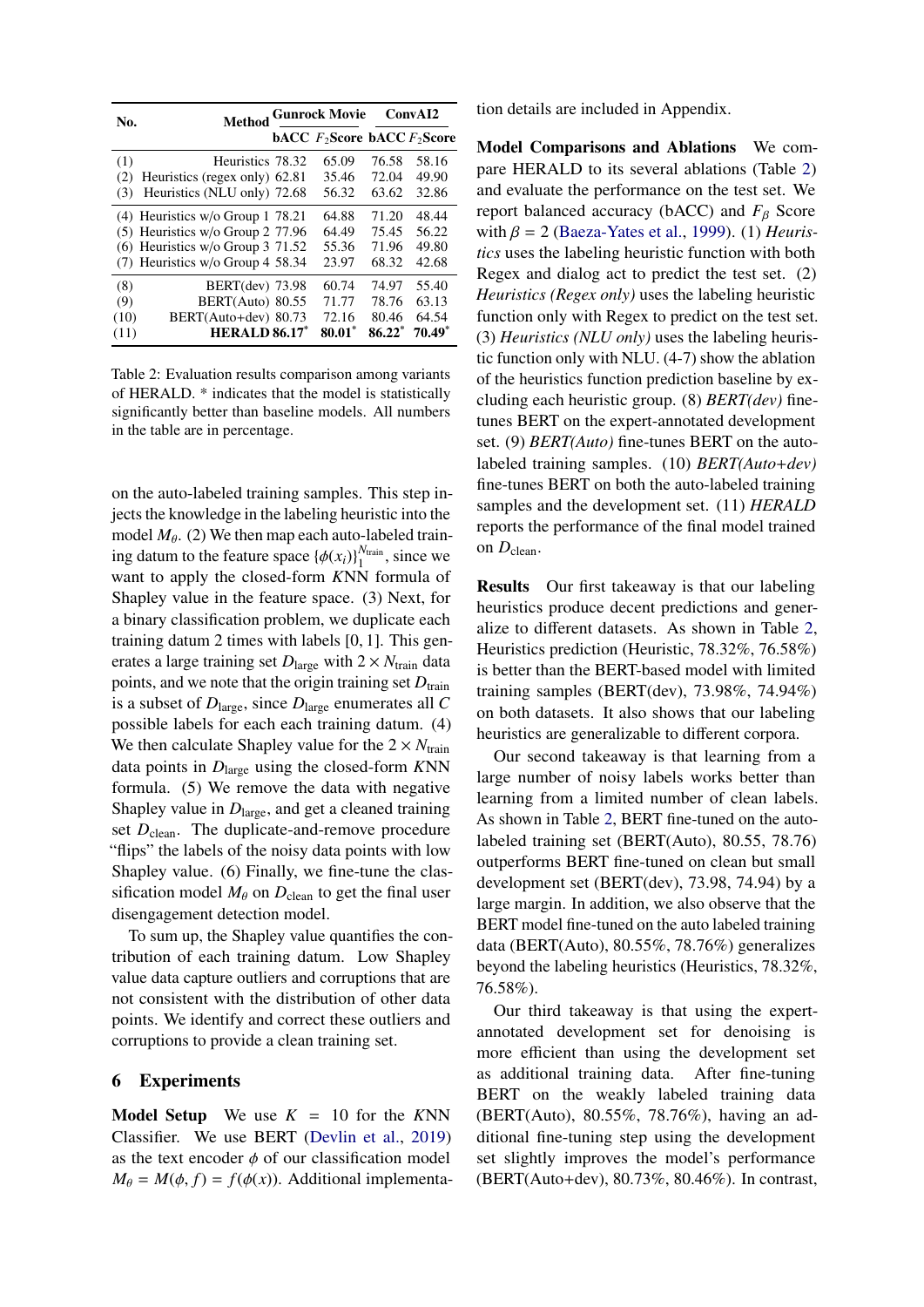using the development set for the Shapley denoising algorithm gives a significant performance gain (HERALD, 86.17%, 86.22%).

<span id="page-7-0"></span>

Figure 2: Removing data with low Shapley values (Shapley with  $K_{test} = 1, 5, 10, 25, 50$ ) improves the performance of the *K*NN in Gunrock Movie Dataset while removing data with high Shapley values and retain data with low Shapley values ("RetainHurtful") leads to worse performance.

Annotation Cost The cost of annotating the DEV set is small for the Shapley algorithm. For Gunrock Movie Dataset, we used 67 annotated dialogs as the DEV set. For ConvAI2, we used 52 annotated dialogs as the DEV set. The annotation takes less than 1 hour in both cases, which is negligible compared to the cost of annotating all training data.

Heuristics Group Analysis We perform ablation studies to analyze the importance of each of the four heuristics groups in Table [1.](#page-3-0) As shown in Table [2,](#page-6-0) excluding heuristics group 4 leads to the most significant performance drop in both datasets (Heuristics w/o Group 4, 58.34%, 68.32%), indicating that "end with non-positive response" is the most prevalent form of user disengagement.

In addition, each heuristics group has different importance in different datasets. For example, dropping heuristics group 1 ("complain system responses") only leads to a marginal performance drop on the Gunrock Movie dataset but incurs a significant performance drop on the ConvAI2 dataset. We also notice that heuristic group 4 ("End with non-positive responses") plays a more critical role in the Gunrock Movie dataset than in the ConvAI2 dataset. This might be mainly due to the difference between ASR-based (Gunrock Movie) and text-based (ConvAI2) systems. When asked an open-ended question in ASR-based systems, since users have less time to think, they are more likely to reply with responses such as "I'm not sure", "let me think". While in text-based systems (ConvAI2), users have more time to think and formulate

their responses. Hence, heuristics group 4 covering these responses happen more in Gunrock Movie than ConvAI2.

Generalizability of Heuristic Functions The results show that our heuristic functions are generalized to both ASR-based and text-based systems. As indicated in Table [2,](#page-6-0) our Regexes reach a decent accuracy of 62.81% and 72.04% on the expert annotated test set respectively on Gunrock Movie and ConvAI2 dataset, and thus can serve as a relatively reliable source for auto-labeling. In addition, although the dialog act model (MIDAS) is initially designed for ASR-based systems and thus has a better performance on the Gunrock Movie data, it should be generalizable to other ASR-based systems, as the six selected dialog acts are general and independent of topics. Therefore, the combination of dialog acts and Regexes should be sufficient to be applied to various corpora.

<span id="page-7-1"></span>

User: I wanna talk about movies anymore.

Figure 3: An example dialog turn from the Gunrock Movie dataset with an incorrect auto label "nondisengaged" identified by data Shapley. In this case, the user actually says "I don't wanna talk about movies anymore," but an ASR error happens, and thus the labeling heuristics fail to capture this dialog turn.

<span id="page-7-2"></span>System: I thought the movie was terrible. I barely survived until the credits. Honestly, the acting definitely could have used some work, it was a disaster

User: Oh I disagree. I think the movie was fantastic!

Figure 4: An example dialog turn from Gunrock Movie dataset that is incorrectly auto-labeled as "disengaged" because the labeling heuristics see the negative word "disagree". This data point is also identified and corrected by data Shapley.

Shapley Value Analysis We also present an analysis to show how Shapley denoising works, as shown in Figure [2.](#page-7-0) We examine the Shapley value for each training datum in Stage 2. We first show two example dialog turns from the Gunrock Movie dataset with a negative Shapley value in Figure [3](#page-7-1) and Figure [4.](#page-7-2) In Figure [3,](#page-7-1) the dialog turn is incorrectly auto-labeled as "non-disengaged". This is because an ASR error happens, and the user utterance "I don't wanna talk about movies anymore"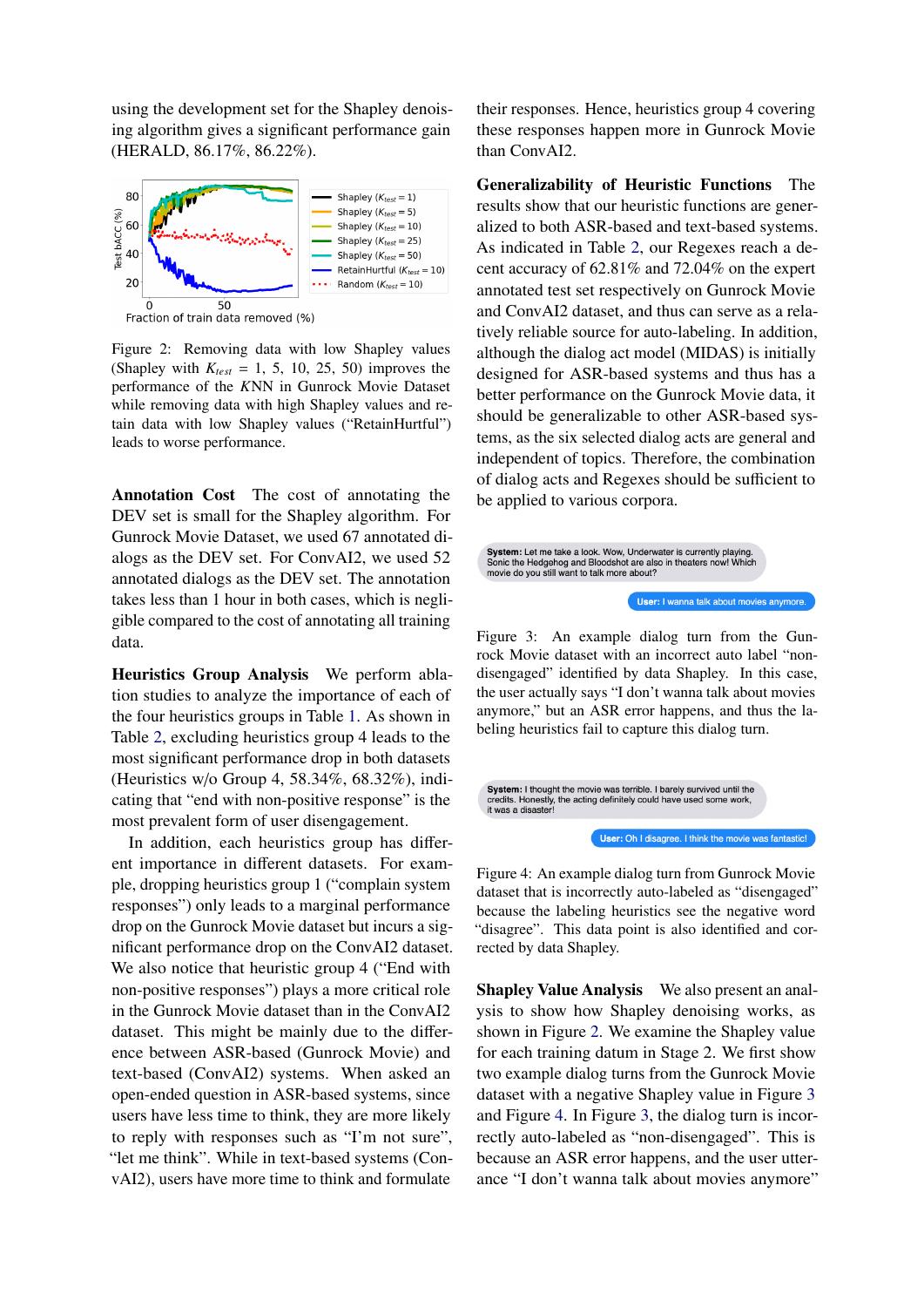is transcribed as "I wanna talk about movies anymore". In Figure [4,](#page-7-2) the user says, "Oh I disagree. I think the movie was fantastic!". The labeling heuristics see the negative word "disagree" and auto-label this turn as "disengaged". Both data points are with negative Shapley values and are corrected in Stage 3.

Next, we present a quantitative analysis of Shapley value. According to the Shapley value, we remove data points one by one, starting from the least valuable (low Shapley values) to the most valuable (high Shapley values). Each time, after removing the data point, we create new *K*NN classifier models on the remaining dialog turns and labels and evaluate them on the test set with expert annotations. As shown in Figure [2,](#page-7-0) removing training data with low Shapley values increases the performance to a certain point before convergence for *K* of all choices. We observe a similar trend when re-training a model on the remaining data. In contrast, removing data randomly or removing data starting from high Shapley values decreases the performance on the test set ("Random" and "Retain-Hurtful" in Figure [2\)](#page-7-0). This shows that low Shapley value data effectively capture outliers and corruptions, which further justifies our design choice of denoising with Shapley value.

Alternative Data Valuation Methods We also explored alternative methods to data Shapley like influence function [\(Koh and Liang,](#page-9-20) [2017\)](#page-9-20) and TracIn [\(Pruthi et al.,](#page-10-18) [2020\)](#page-10-18): on Gunrock Movie, Influence Functions and TracIn achieve 82.96% and 83.15% accuracy, respectively. Both methods outperform BERT(Auto+dev) (80.73%) significantly but perform slightly worse than HERALD (86.17%). Overall, results show that our data annotation workflow also works well with other data valuation methods.

<span id="page-8-3"></span>

Figure 5: An error case where the low engagement dialog turn that is not captured by HERALD.

Error Analysis Figure [5](#page-8-3) shows an error example of HERALD, where both the labeling heuristics and the Shapley algorithm fail to identify this turn as low engagement. In this example, the chatbot system asks whether the user is interested in

movies, but the user does not directly answer the question. Instead, the user says "I have a question for you social bot", indicating that the user does not like the current topic and wants to talk about something else. HERALD fails to identify this dialog turn as low engagement, partly because the Regexes in the "request topic change" heuristic rule does not cover this example. One way to fix this error is to upgrade the Regexes. A more general solution is to consider the chatbot system's expectations on user responses conditioned on the chatbot's question. If the chatbot receives an "unexpected" user response, then the user is probably not interested in discussing the current topic.

# 7 Conclusion

The ultimate chatbot evaluation metric should be user-centric, as chatbots are there to provide humans with enjoyable experiences. Previously detecting user disengagement typically requires annotating many dialog samples for each individual dataset. We propose a two-stage pipeline HER-ALD to automatically label and denoise training data and, at the same time, build a user disengagement detector. Our experiment shows that HER-ALD significantly reduces the annotation cost of a new corpus. HERALD's disengagement detection results highly correlate with expert judgments on user disengagement in both datasets (86.17% bACC in Gunrock Movie, 86.22% in ConvAI2).

#### Acknowledgments

We thank ACL 2021 chairs and reviewers for their review efforts and constructive feedback. We would also like to thank Yu Li and Minh Nguyen for revising the Regexes.

#### References

- <span id="page-8-1"></span>Daniel Adiwardana, Minh-Thang Luong, David R. So, Jamie Hall, Noah Fiedel, Romal Thoppilan, Zi Yang, Apoorv Kulshreshtha, Gaurav Nemade, Yifeng Lu, and Quoc V. Le. 2020. Towards a human-like opendomain chatbot. *CoRR*, abs/2001.09977.
- <span id="page-8-2"></span>Ricardo Baeza-Yates, Berthier Ribeiro-Neto, et al. 1999. *Modern information retrieval*, volume 463. ACM press New York.
- <span id="page-8-0"></span>Satanjeev Banerjee and Alon Lavie. 2005. METEOR: an automatic metric for MT evaluation with improved correlation with human judgments. In *IEEvaluation@ACL*, pages 65–72. Association for Computational Linguistics.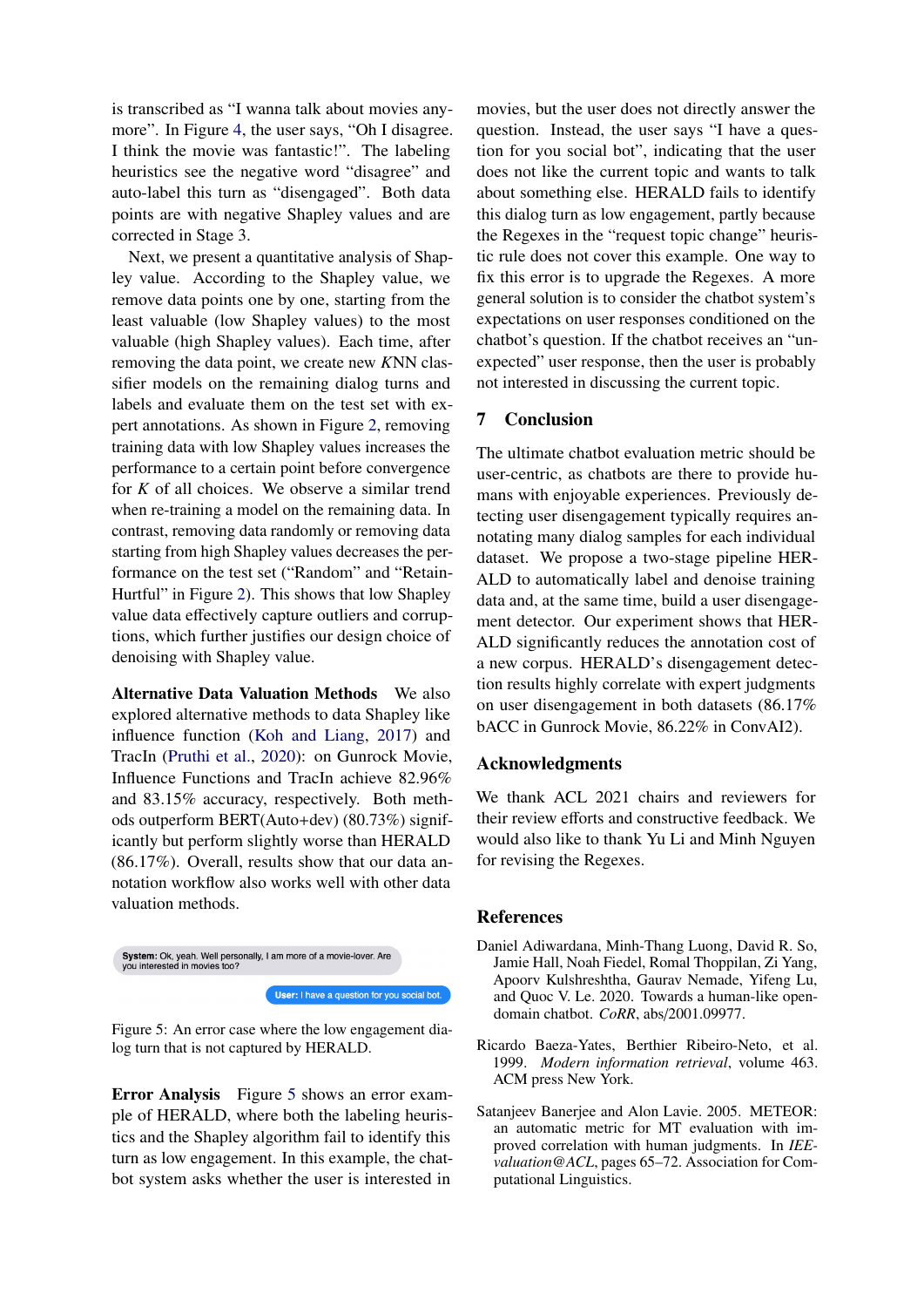- <span id="page-9-9"></span>Razvan C. Bunescu and Raymond J. Mooney. 2007. Learning to extract relations from the web using minimal supervision. In *ACL*. The Association for Computational Linguistics.
- <span id="page-9-17"></span>Chun-Yen Chen, Dian Yu, Weiming Wen, Yi Mang Yang, Jiaping Zhang, Mingyang Zhou, Kevin Jesse, Austin Chau, Antara Bhowmick, Shreenath Iyer, et al. 2018. Gunrock: Building a human-like social bot by leveraging large scale real user data. *Alexa Prize Proceedings*.
- <span id="page-9-3"></span>Jason Ingyu Choi, Ali Ahmadvand, and Eugene Agichtein. 2019. Offline and online satisfaction prediction in open-domain conversational systems. In *CIKM*, pages 1281–1290. ACM.
- <span id="page-9-15"></span>Jacob Cohen. 1968. Weighted kappa: Nominal scale agreement provision for scaled disagreement or partial credit. *Psychological bulletin*, 70(4):213.
- <span id="page-9-12"></span>Jacob Devlin, Ming-Wei Chang, Kenton Lee, and Kristina Toutanova. 2019. BERT: pre-training of deep bidirectional transformers for language understanding. In *NAACL-HLT (1)*, pages 4171–4186. Association for Computational Linguistics.
- <span id="page-9-14"></span>Emily Dinan, Varvara Logacheva, Valentin Malykh, Alexander Miller, Kurt Shuster, Jack Urbanek, Douwe Kiela, Arthur Szlam, Iulian Serban, Ryan Lowe, et al. 2019. The second conversational intelligence challenge (convai2). *arXiv preprint arXiv:1902.00098*.
- <span id="page-9-18"></span>Pradeep Dubey. 1975. On the uniqueness of the shapley value. *International Journal of Game Theory*, 4(3):131–139.
- <span id="page-9-5"></span>Gabriel Forgues, Joelle Pineau, Jean-Marie Larchevêque, and Réal Tremblay. 2014. Bootstrapping dialog systems with word embeddings. In *Nips, modern machine learning and natural language processing workshop*, volume 2.
- <span id="page-9-0"></span>Sarik Ghazarian, Ralph M. Weischedel, Aram Galstyan, and Nanyun Peng. 2020. Predictive engagement: An efficient metric for automatic evaluation of open-domain dialogue systems. In *AAAI*, pages 7789–7796. AAAI Press.
- <span id="page-9-16"></span>Amirata Ghorbani and James Y. Zou. 2019. Data shapley: Equitable valuation of data for machine learning. In *ICML*, volume 97 of *Proceedings of Machine Learning Research*, pages 2242–2251. PMLR.
- <span id="page-9-19"></span>Faruk Gul. 1989. Bargaining foundations of shapley value. *Econometrica: Journal of the Econometric Society*, pages 81–95.
- <span id="page-9-8"></span>Fenfei Guo, Angeliki Metallinou, Chandra Khatri, Anirudh Raju, Anu Venkatesh, and Ashwin Ram. 2018. Topic-based evaluation for conversational bots. *CoRR*, abs/1801.03622.
- <span id="page-9-4"></span>Prakhar Gupta, Shikib Mehri, Tiancheng Zhao, Amy Pavel, Maxine Eskénazi, and Jeffrey P. Bigham. 2019. Investigating evaluation of open-domain dialogue systems with human generated multiple references. *CoRR*, abs/1907.10568.
- <span id="page-9-7"></span>Braden Hancock, Antoine Bordes, Pierre-Emmanuel Mazaré, and Jason Weston. 2019. Learning from dialogue after deployment: Feed yourself, chatbot! In *ACL (1)*, pages 3667–3684. Association for Computational Linguistics.
- <span id="page-9-10"></span>Braden Hancock, Paroma Varma, Stephanie Wang, Martin Bringmann, Percy Liang, and Christopher Ré. 2018. Training classifiers with natural language explanations. In *ACL (1)*, pages 1884–1895. Association for Computational Linguistics.
- <span id="page-9-1"></span>Ruoxi Jia, David Dao, Boxin Wang, Frances Ann Hubis, Nezihe Merve Gürel, Bo Li, Ce Zhang, Costas J. Spanos, and Dawn Song. 2019a. Efficient taskspecific data valuation for nearest neighbor algorithms. *PVLDB*, 12(11):1610–1623.
- <span id="page-9-2"></span>Ruoxi Jia, David Dao, Boxin Wang, Frances Ann Hubis, Nick Hynes, Nezihe Merve Gürel, Bo Li, Ce Zhang, Dawn Song, and Costas J. Spanos. 2019b. Towards efficient data valuation based on the shapley value. In *AISTATS*, volume 89 of *Proceedings of Machine Learning Research*, pages 1167–1176. PMLR.
- <span id="page-9-20"></span>Pang Wei Koh and Percy Liang. 2017. Understanding black-box predictions via influence functions. In *ICML*, volume 70 of *Proceedings of Machine Learning Research*, pages 1885–1894. PMLR.
- <span id="page-9-11"></span>Ranjay Krishna, Vincent S. Chen, Paroma Varma, Michael Bernstein, Christopher Ré, and Fei-Fei Li. 2019. Scene graph prediction with limited labels. In *ICCV*, pages 2580–2590. IEEE.
- <span id="page-9-6"></span>Margaret Li, Jason Weston, and Stephen Roller. 2019. ACUTE-EVAL: improved dialogue evaluation with optimized questions and multi-turn comparisons. *CoRR*, abs/1909.03087.
- <span id="page-9-13"></span>Kaihui Liang, Austin Chau, Yu Li, Xueyuan Lu, Dian Yu, Mingyang Zhou, Ishan Jain, Sam Davidson, Josh Arnold, Minh Nguyen, et al. 2020a. Gunrock 2.0: A user adaptive social conversational system. *arXiv preprint arXiv:2011.08906*.
- <span id="page-9-22"></span>Weixin Liang, Yanhao Jiang, and Zixuan Liu. 2021. GraghVQA: Language-guided graph neural networks for graph-based visual question answering. In *MAI@NAACL-HLT*. Association for Computational Linguistics.
- <span id="page-9-21"></span>Weixin Liang, Feiyang Niu, Aishwarya N. Reganti, Govind Thattai, and Gökhan Tür. 2020b. LRTA: A transparent neural-symbolic reasoning framework with modular supervision for visual question answering. *CoRR*, abs/2011.10731.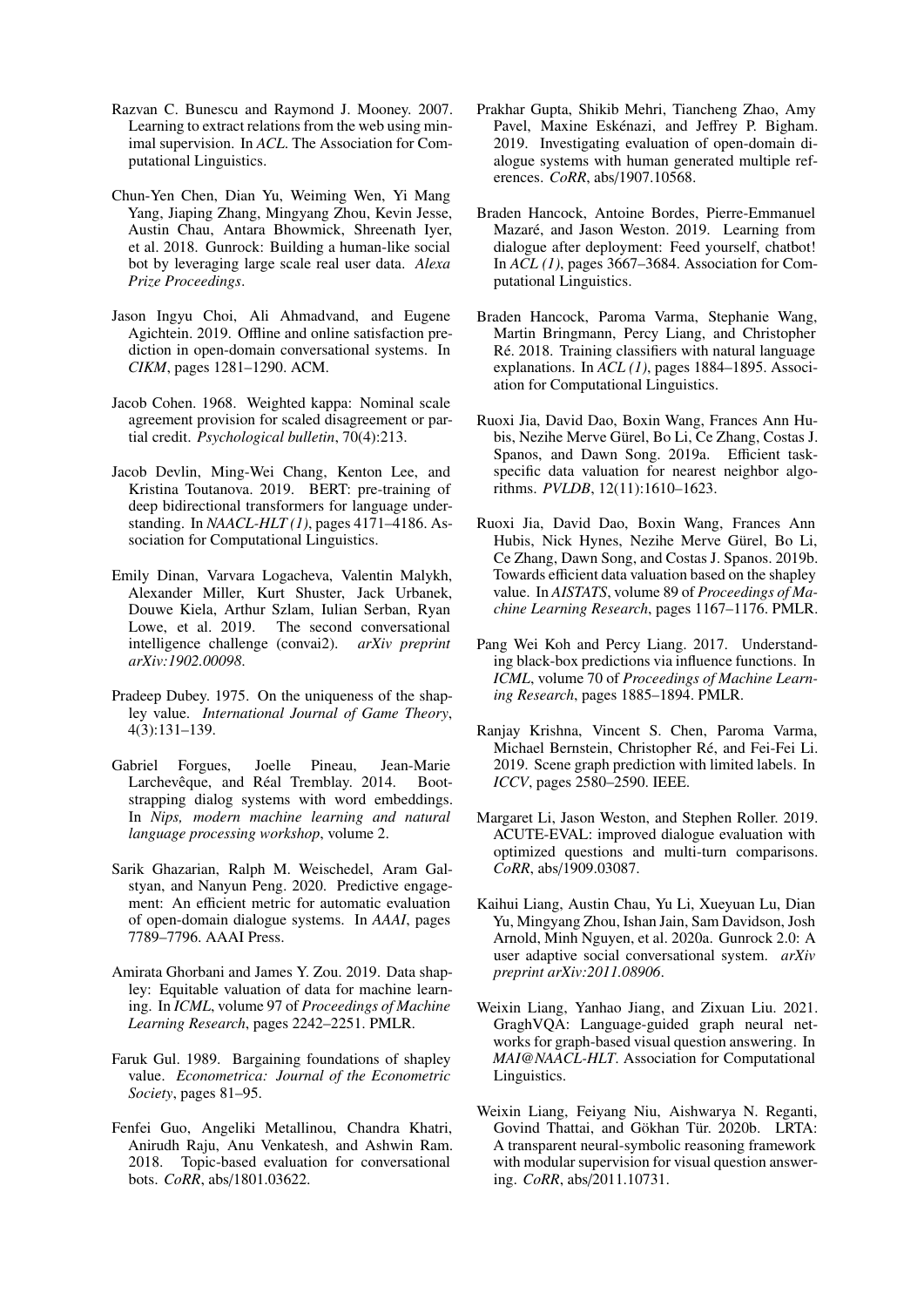- <span id="page-10-19"></span>Weixin Liang, Youzhi Tian, Chengcai Chen, and Zhou Yu. 2020c. MOSS: end-to-end dialog system framework with modular supervision. In *AAAI*, pages 8327–8335. AAAI Press.
- <span id="page-10-20"></span>Weixin Liang and James Zou. 2021. Neural group testing to accelerate deep learning. In *IEEE International Symposium on Information Theory, ISIT 2021*. IEEE.
- <span id="page-10-21"></span>Weixin Liang, James Zou, and Zhou Yu. 2020d. AL-ICE: active learning with contrastive natural language explanations. In *EMNLP (1)*, pages 4380– 4391. Association for Computational Linguistics.
- <span id="page-10-1"></span>Weixin Liang, James Zou, and Zhou Yu. 2020e. Beyond user self-reported likert scale ratings: A comparison model for automatic dialog evaluation. In *ACL*, pages 1363–1374. Association for Computational Linguistics.
- <span id="page-10-6"></span>Chin-Yew Lin. 2004. ROUGE: A package for automatic evaluation of summaries. In *Text Summarization Branches Out*, pages 74–81, Barcelona, Spain. Association for Computational Linguistics.
- <span id="page-10-0"></span>Chia-Wei Liu, Ryan Lowe, Iulian Serban, Michael Noseworthy, Laurent Charlin, and Joelle Pineau. 2016. How NOT to evaluate your dialogue system: An empirical study of unsupervised evaluation metrics for dialogue response generation. In *EMNLP*, pages 2122–2132. The Association for Computational Linguistics.
- <span id="page-10-3"></span>Ryan Lowe, Michael Noseworthy, Iulian Vlad Serban, Nicolas Angelard-Gontier, Yoshua Bengio, and Joelle Pineau. 2017. Towards an automatic turing test: Learning to evaluate dialogue responses. In *ACL (1)*, pages 1116–1126. Association for Computational Linguistics.
- <span id="page-10-17"></span>Bingfeng Luo, Yansong Feng, Zheng Wang, Songfang Huang, Rui Yan, and Dongyan Zhao. 2018. Marrying up regular expressions with neural networks: A case study for spoken language understanding. *arXiv preprint arXiv:1805.05588*.
- <span id="page-10-14"></span>Neil Mallinar, Abhishek Shah, Rajendra Ugrani, Ayush Gupta, Manikandan Gurusankar, Tin Kam Ho, Q. Vera Liao, Yunfeng Zhang, Rachel K. E. Bellamy, Robert Yates, Chris Desmarais, and Blake Mc-Gregor. 2019. Bootstrapping conversational agents with weak supervision. In *AAAI*, pages 9528–9533. AAAI Press.
- <span id="page-10-9"></span>Shikib Mehri and Maxine Eskénazi. 2020. Unsupervised evaluation of interactive dialog with dialogpt. In *SIGdial*, pages 225–235. Association for Computational Linguistics.
- <span id="page-10-13"></span>Mike Mintz, Steven Bills, Rion Snow, and Daniel Jurafsky. 2009. Distant supervision for relation extraction without labeled data. In *ACL*/*IJCNLP*, pages 1003–1011. The Association for Computer Linguistics.
- <span id="page-10-4"></span>Jekaterina Novikova, Ondrej Dusek, Amanda Cercas Curry, and Verena Rieser. 2017. Why we need new evaluation metrics for NLG. In *EMNLP*, pages 2241–2252. Association for Computational Linguistics.
- <span id="page-10-5"></span>Kishore Papineni, Salim Roukos, Todd Ward, and Wei-Jing Zhu. 2002. Bleu: a method for automatic evaluation of machine translation. In *ACL*, pages 311– 318. ACL.
- <span id="page-10-18"></span>Garima Pruthi, Frederick Liu, Satyen Kale, and Mukund Sundararajan. 2020. Estimating training data influence by tracing gradient descent. In *NeurIPS*.
- <span id="page-10-2"></span>Ashwin Ram, Rohit Prasad, Chandra Khatri, Anu Venkatesh, Raefer Gabriel, Qing Liu, Jeff Nunn, Behnam Hedayatnia, Ming Cheng, Ashish Nagar, Eric King, Kate Bland, Amanda Wartick, Yi Pan, Han Song, Sk Jayadevan, Gene Hwang, and Art Pettigrue. 2018. Conversational AI: the science behind the alexa prize. *CoRR*, abs/1801.03604.
- <span id="page-10-11"></span>Alexander Ratner, Stephen H. Bach, Henry R. Ehrenberg, Jason A. Fries, Sen Wu, and Christopher Ré. 2020. Snorkel: rapid training data creation with weak supervision. *VLDB J.*, 29(2-3):709–730.
- <span id="page-10-12"></span>Alexander J. Ratner, Christopher De Sa, Sen Wu, Daniel Selsam, and Christopher Ré. 2016. Data programming: Creating large training sets, quickly. In *NIPS*, pages 3567–3575.
- <span id="page-10-16"></span>Stephen Roller, Emily Dinan, Naman Goyal, Da Ju, Mary Williamson, Yinhan Liu, Jing Xu, Myle Ott, Kurt Shuster, Eric Michael Smith, Y-Lan Boureau, and Jason Weston. 2020. Recipes for building an open-domain chatbot. *CoRR*, abs/2004.13637.
- <span id="page-10-7"></span>Vasile Rus and Mihai C. Lintean. 2012. A comparison of greedy and optimal assessment of natural language student input using word-to-word similarity metrics. In *BEA@NAACL-HLT*, pages 157–162. The Association for Computer Linguistics.
- <span id="page-10-8"></span>Chongyang Tao, Lili Mou, Dongyan Zhao, and Rui Yan. 2018. RUBER: an unsupervised method for automatic evaluation of open-domain dialog systems. In *AAAI*, pages 722–729. AAAI Press.
- <span id="page-10-15"></span>Paroma Varma, Bryan D. He, Payal Bajaj, Nishith Khandwala, Imon Banerjee, Daniel L. Rubin, and Christopher Ré. 2017. Inferring generative model structure with static analysis. In *NIPS*, pages 240– 250.
- <span id="page-10-10"></span>Anu Venkatesh, Chandra Khatri, Ashwin Ram, Fenfei Guo, Raefer Gabriel, Ashish Nagar, Rohit Prasad, Ming Cheng, Behnam Hedayatnia, Angeliki Metallinou, Rahul Goel, Shaohua Yang, and Anirudh Raju. 2018. On evaluating and comparing conversational agents. *CoRR*, abs/1801.03625.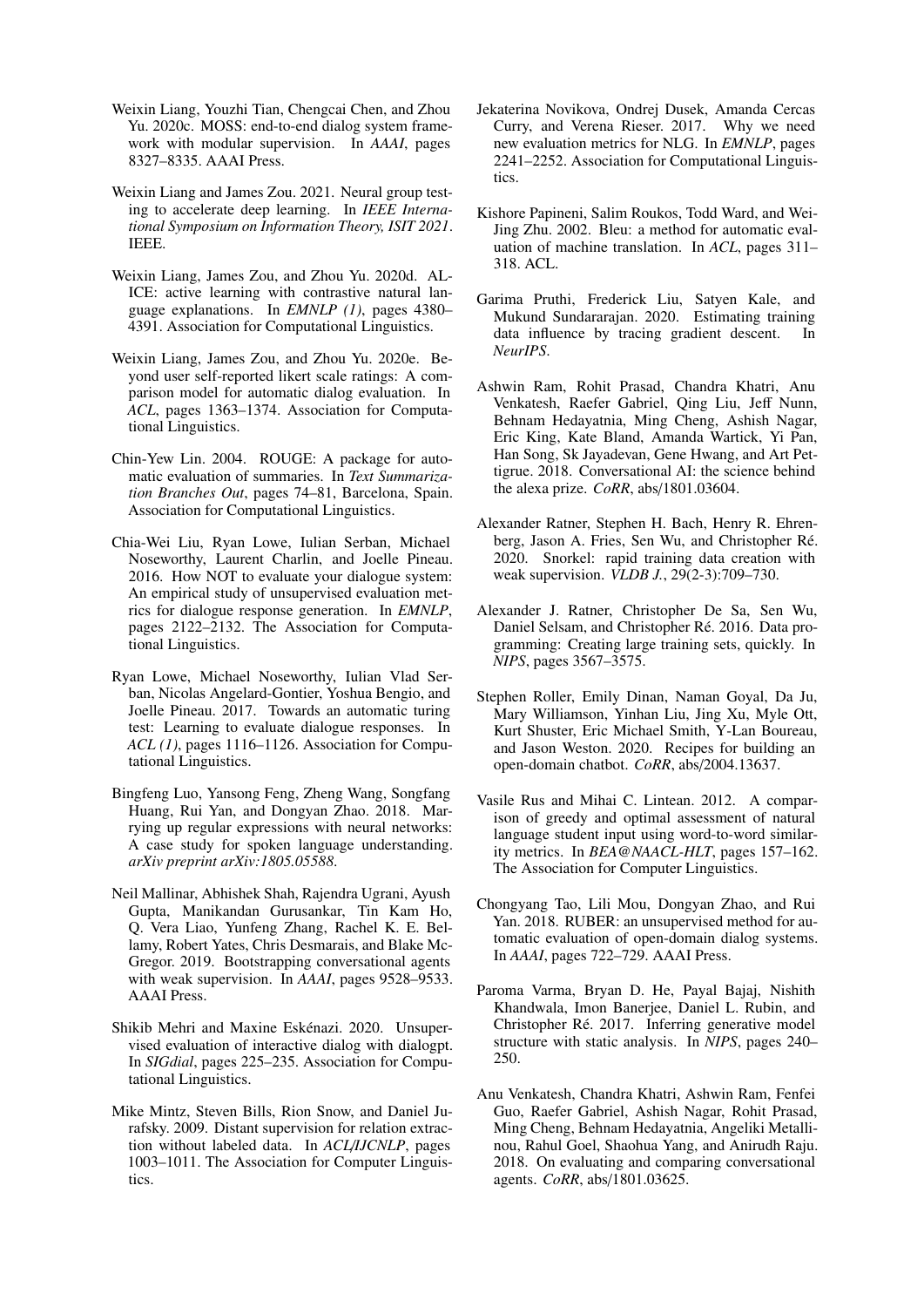- <span id="page-11-1"></span>Huichuan Xia and Brian McKernan. 2020. Privacy in crowdsourcing: a review of the threats and challenges. *Comput. Support. Cooperative Work.*, 29(3):263–301.
- <span id="page-11-3"></span>Sanghyun Yi, Rahul Goel, Chandra Khatri, Tagyoung Chung, Behnam Hedayatnia, Anu Venkatesh, Raefer Gabriel, and Dilek Hakkani-Tür. 2019. Towards coherent and engaging spoken dialog response generation using automatic conversation evaluators. *CoRR*, abs/1904.13015.
- <span id="page-11-4"></span>Chen Yu, Paul M. Aoki, and Allison Woodruff. 2004. Detecting user engagement in everyday conversations. In *INTERSPEECH*. ISCA.
- <span id="page-11-5"></span>Dian Yu and Zhou Yu. 2021. Midas: A dialog act annotation scheme for open domain human machine spoken conversations. In *Proceedings of the 16th Conference of the European Chapter of the Association for Computational Linguistics: Main Volume*, page 1103–1120.
- <span id="page-11-0"></span>Zhou Yu, Leah Nicolich-Henkin, Alan W. Black, and Alexander I. Rudnicky. 2016. A wizard-of-oz study on A non-task-oriented dialog systems that reacts to user engagement. In *SIGDIAL Conference*, pages 55–63. The Association for Computer Linguistics.
- <span id="page-11-2"></span>Zhou Yu, Vikram Ramanarayanan, Patrick L. Lange, and David Suendermann-Oeft. 2017. An opensource dialog system with real-time engagement tracking for job interview training applications. In *IWSDS*, volume 510 of *Lecture Notes in Electrical Engineering*, pages 199–207. Springer.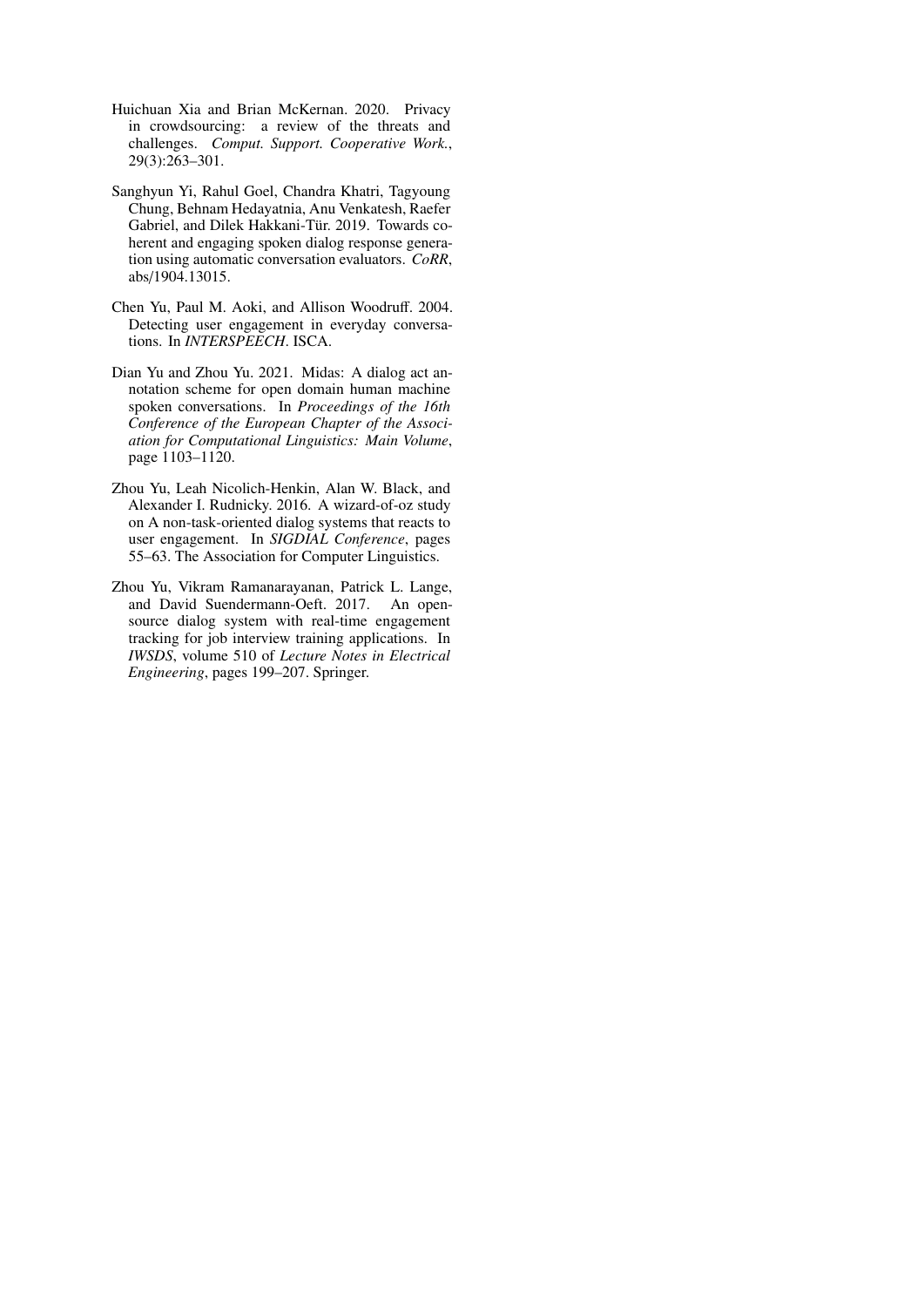### A Appendix

#### A.1 Implementation Details of HERALD

We use  $K = 10$  for the KNN Regressor. We load and fine-tune pre-trained BERT as the feature extractor  $\phi$ . The details of extending BERT to encode multi-turn dialogs are as follows. Each dialog turn (along with its dialog context) is represented as a sequence of tokens in the following input format [\(Liang et al.,](#page-10-19) [2020c\)](#page-10-19): Starting with a special starting token [*CLS* ], we concatenate tokenized user and system utterances in chronological order with  $[SEP]$  as the separators for adjacent utterance. In other words, we represent each dialog as a sequence: [*CLS* ], *<sup>S</sup>* <sup>1</sup>,1, *<sup>S</sup>* <sup>1</sup>,2, ..., [*S EP*], *<sup>U</sup>*1,1,  $U_{1,2}$ , ..., [*S EP*],  $S_{2,1}$ ,  $S_{2,2}$ , ..., [*S EP*] where  $S_{i,j}$ and  $U_{i,j}$  are the  $j^{th}$  token of the system and user utterance in the *i th* turn. Following BERT, we also add a learned embedding to every token indicating whether it comes from user utterances or system utterances . In addition, since the disengaging class and the non-disengaging class are imbalanced, we up-sample the disengaging dialog turns for both the training set and the development set. Though it is also possible to handle the imbalanced classes by adding weights for two classes, we did not take this approach because we do not have a closedform solution for calculating the shapley value for weighted *K*NN in O(*N* log *N*) time. Improving the architecture of HERALD and extending HERALD to other machine learning tasks [\(Liang and Zou,](#page-10-20) [2021;](#page-10-20) [Liang et al.,](#page-10-21) [2020d,](#page-10-21)[b,](#page-9-21) [2021\)](#page-9-22) are interesting directions of future work.

### A.2 Reproducibility

The source code of HERALD can be found in the supplementary materials. We run experiments on a server of eight GTX 1080 GPUs. The average runtime for all stages of HERALD is less than 10 minutes. The number of parameters is similar to BERT. We use the default hyperparameters of BERT. The public examples of Google Meena Dataset can be downloaded from [https:](https://github.com/google-research/google-research/blob/master/meena/meena.txt) [//github.com/google-research/google-research/](https://github.com/google-research/google-research/blob/master/meena/meena.txt) [blob/master/meena/meena.txt](https://github.com/google-research/google-research/blob/master/meena/meena.txt) The public examples of Facebook Blender Dataset can be downloaded from [https://parl.ai/projects/recipes/](https://parl.ai/projects/recipes/chatlog_2.7B_render.html) [chatlog\\_2.7B\\_render.html](https://parl.ai/projects/recipes/chatlog_2.7B_render.html) The public examples of ConvAI2 Dataset can be downloaded from [http://convai.io/data/data\\_volunteers.json](http://convai.io/data/data_volunteers.json) and [http://convai.io/data/summer\\_wild\\_evaluation\\_](http://convai.io/data/summer_wild_evaluation_dialogs.json) [dialogs.json](http://convai.io/data/summer_wild_evaluation_dialogs.json)

<span id="page-12-0"></span>

Figure 6: Removing data points with low Shapley value improves the performance of the *K*NN classifier.

Additional Shapley Value Analysis We also present addition analysis to show how Shapley denoising works as shown in Figure [6.](#page-12-0) We present the experiments on both Gunrock Movie Dataset and ConvAI2 Dataset. Figure [6](#page-12-0) presents a quantitative analysis of Shapley value. According to the Shapley value, we remove data points one by one starting from the least valuable to the most valuable. Each time, after the data point is removed, we create new *K*NN classifier models on the remaining dialog turns and labels and evaluate them on the test set with expert annotations. As shown in Figure [6,](#page-12-0) removing training data with low Shapley values increases the performance to a certain point before convergence for *K* of all choices. We observe a similar trend when re-training a model on the remaining data. In contrast, removing data randomly or removing data from the most to least valuable data decreases the performance on the test set. This shows that low Shapley value data effectively capture outliers and corruptions, which further justifies our design choice of denoising with Shapely value.

#### A.3 Addition Dialog Examples

We show additional dialog examples. Figure [7](#page-13-0) shows a full dialog example from ConvAI dataset. Figure [8](#page-13-1) shows a full dialog example from Gunrock Movie dataset.